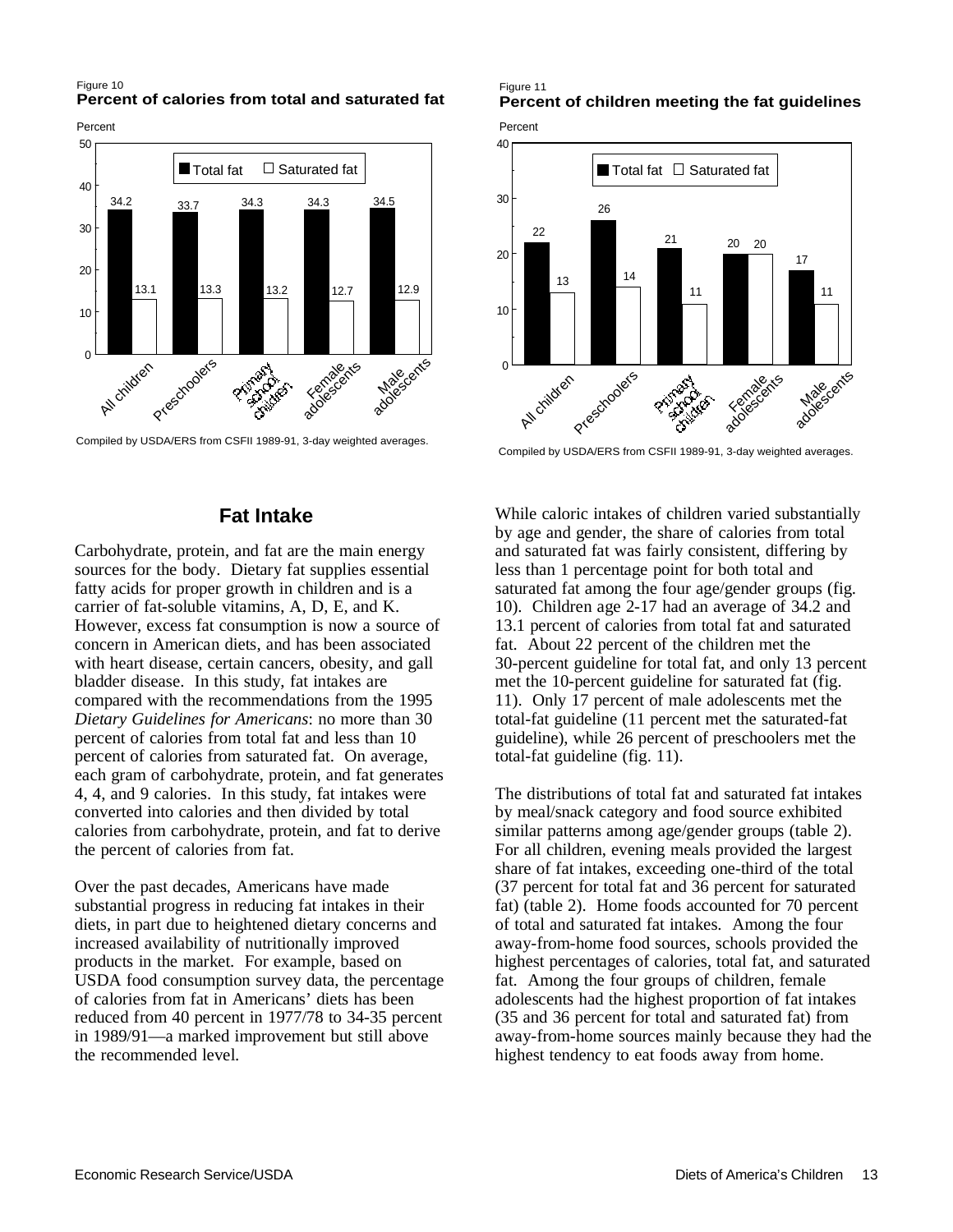To compare the nutritional quality of meals and snacks eaten at different locations and occasions, we can examine their nutrient-to-calorie density (the amount of a nutrient per 1,000 calories (called nutrient density hereafter). Nutrient densities of foods by meal/snack category and source are reported in table 3. Because energy intake varies from person to person, average nutrient density in this study is weighted by the individual energy intake.

The distribution pattern of fat density across the four meal/snack categories is quite similar among the four groups of children. For all children, morning meals had the lowest total fat (32.3 grams per 1,000 calories) and saturated fat (13.4 grams per 1,000 calories) densities among the four meals and snacks. Among all children, midday meals had the highest total and saturated fat densities (41.5 grams of total fat and 15.6 grams of saturated fat per 1,000 calories), about 29 and 16 percent higher in total and saturated fat than morning meals. Evening meals had a slightly lower fat density (40.9 grams of total fat and 14.8 grams of saturated fat per 1,00 calories) than midday meals. Snacks had a fat density slightly higher than morning meals but much lower than midday and evening meals; however, snacks eaten by male adolescents had a fat density lower than the level in morning meals.

Home foods had a lower fat density (37.3 grams of total fat and 14.1 grams of saturated fat per 1,000 calories) than away-from-home foods (40.8 grams per 1,000 calories and 15.8 grams per 1,000 calories) (fig. 12). The higher fat density for away-from-home foods occurred across age and gender. This is an important finding for nutrition educators and policymakers because dining out is expected to continue its upward trend. Since 1994, the Nutrition Labeling and Education Act (NLEA) has required that virtually all packaged foods carry a standardized nutrition label. Foods sold in restaurants are not required to routinely carry nutrition information. However, if a restaurant item carries a health or nutrient claim (such as "low fat"), it is expected that the item meets FDA's definition of the claim (e.g., a low-fat meal should contain no more than 10 grams of fat). Moreover, if a claim is made, the restaurant must furnish nutrition information about the food to consumers, upon request. However, in most instances, less nutrition information is available to consumers when they eat out.

#### Figure 12

**Total and saturated fat-to-calories density: at home and away from home**





Compiled by USDA/ERS from CSFII 1989-91, 3-day weighted averages.

During the 1989-91 period, foods prepared at schools were higher in fat, fiber, and calcium and lower in cholesterol, iron, and sodium when compared with home foods. Similar results were obtained in a 1993 USDA-sponsored assessment of the nutrient quality of school meals. Consequently, USDA began working on an initative to improve school meals in 1993. To show support for USDA, the Congress passed the Healthy Meals for Healthy Americans Act of 1994 (Public Law 103-448) requiring that meals served under the National School Lunch Program and School Breakfast Program meet the *Dietary Guidelines for Americans* by July 1, 1996. In June 1994, USDA launched the School Meals Initiative for Healthy Children, a comprehensive approach to turning Congress' mandate into a successful program. The Initiative includes both actions to support State and local food service organizations in improving school meals and a broad-based nutrition promotion program to increase the popularity of school meals and encourage children to improve their overall diets.

The fact that school meals and snacks were high in total and saturated fat has been recognized by the USDA. A USDA-sponsored assessment of the nutritional quality of school meals indicated that while school lunches provide one-third or more of the daily RDA for key nutrients, very few schools meet the dietary guidelines for total and saturated fat (Burghardt and others, 1993). Consequently, the Healthy Meals for Healthy Americans Act of 1994 (Public Law 103-448) requires that meals served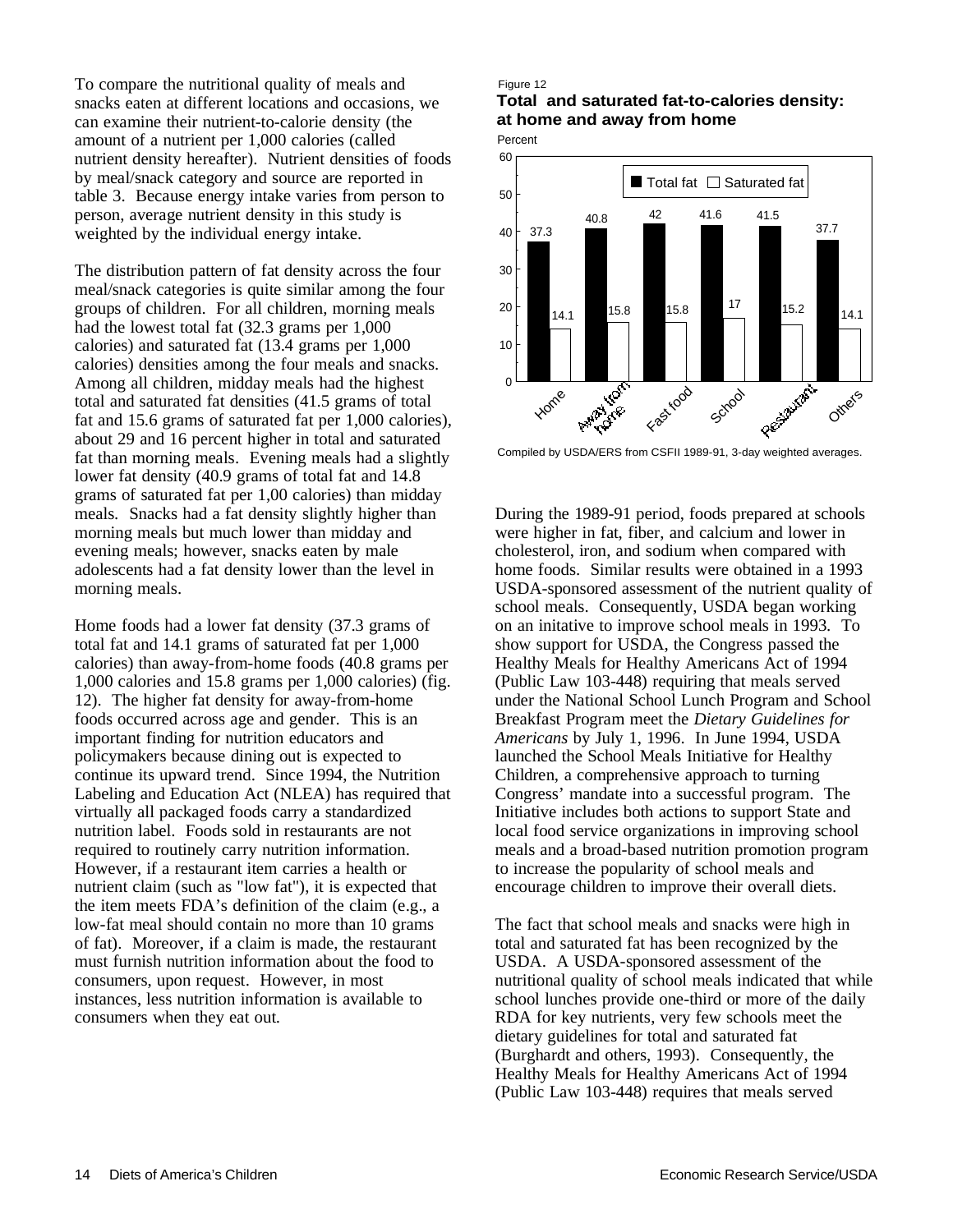|  | Table 3—Nutrient-to-calorie density of dietary components by meal/snack categories and food sources |  |  |  |  |
|--|-----------------------------------------------------------------------------------------------------|--|--|--|--|
|--|-----------------------------------------------------------------------------------------------------|--|--|--|--|

| Age/gender groups/<br>nutrient-to-calorie density <sup>1</sup> | <b>Total fat</b> | Saturated<br>fat | Cholesterol | Sodium | Fiber | Calcium | Iron    |
|----------------------------------------------------------------|------------------|------------------|-------------|--------|-------|---------|---------|
| Unit per 1,000 calories                                        | grams            | grams            | mg          | mg     | mg    | mg      | mg      |
| Children age 2-17                                              |                  |                  |             |        |       |         |         |
| Morning meals                                                  | 32.3             | 13.4             | 188         | 1471   | 5.9   | 731     | 12.7    |
| Midday meals                                                   | 41.5             | 15.6             | 119         | 1774   | 7.1   | 502     | 5.7     |
| Evening meals                                                  | 40.9             | 14.8             | 139         | 1950   | 7.1   | 414     | 6.5     |
| Snacks                                                         | 34.7             | 13.9             | 71          | 997    | 5.5   | 437     | 4.5     |
| Preschoolers                                                   |                  |                  |             |        |       |         |         |
| Morning meals                                                  | 32.1             | 13.6             | 204         | 1468   | 6.1   | 795     | 13.4    |
| Midday meals                                                   | 41.7             | 16.0             | 127         | 1858   | 6.8   | 540     | 5.8     |
| Evening meals                                                  | 40.0             | 14.9             | 143         | 1939   | 7.2   | 481     | 6.5     |
| Snacks                                                         | 34.4             | 14.7             | 75          | 891    | 5.6   | 520     | 4.7     |
| Primary school children                                        |                  |                  |             |        |       |         |         |
| Morning meals                                                  | 31.4             | 13.3             | 190         | 1476   | 6.0   | 749     | 13.0    |
| Midday meals                                                   | 40.9             | 15.4             | 111         | 1738   | 7.4   | 505     | 5.5     |
| Evening meals                                                  | 41.5             | 15.1             | 140         | 1916   | 7.0   | 437     | 6.3     |
| Snacks                                                         | 34.7             | 13.7             | 72          | 1001   | 5.4   | 395     | 4.3     |
| Female adolescents                                             |                  |                  |             |        |       |         |         |
| Morning meals                                                  | 32.7             | 13.5             | 179         | 1475   | 5.8   | 692     | 12.2    |
| Midday meals                                                   | 41.7             | 15.4             | 127         | 1774   | 6.7   | 474     | 5.9     |
| Evening meals                                                  | 39.9             | 14.1             | 135         | 1968   | 7.2   | 346     | 6.5     |
| Snacks                                                         | 36.0             | 13.5             | 69          | 1158   | 5.7   | 408     | 4.4     |
| Male adolescents                                               |                  |                  |             |        |       |         |         |
| Morning meals                                                  | 33.9             | 13.2             | 174         | 1464   | 5.5   | 654     | 11.7    |
| Midday meals                                                   | 42.5             | 15.7             | 122         | 1763   | 6.9   | 480     | 5.9     |
| Evening meals                                                  | 41.4             | 14.4             | 135         | 2007   | 7.1   | 373     | 6.6     |
| Snacks                                                         | 33.8             | 13.8             | 65          | 968    | 5.5   | 449     | 4.8     |
|                                                                |                  |                  |             |        |       |         |         |
| Children age 2-17                                              |                  |                  |             |        |       |         |         |
| Home foods                                                     | 37.3             | 14.1             | 137         | 1687   | 6.7   | 521     | 7.8     |
| Away from home <sup>2</sup>                                    | 40.8             | 15.8             | 122         | 1574   | 6.4   | 469     | 5.6     |
| Fast food                                                      | 42.0             | 15.8             | 109         | 1584   | 5.7   | 372     | 5.5     |
| Schools                                                        | 41.6             | 17.0             | 124         | 1566   | 7.6   | 623     | 5.7     |
| Restaurants                                                    | 41.5             | 15.2             | 161         | 1736   | 6.1   | 393     | 5.9     |
| Others                                                         | 37.7             | 14.1             | 121         | 1514   | 5.5   | 374     | 5.4     |
| Preschoolers                                                   |                  |                  |             |        |       |         |         |
| Home foods                                                     | 36.9             | 14.6             | 145         | 1644   | 6.6   | 600     | 7.9     |
| Away from home <sup>2</sup>                                    | 40.4             | 15.5             | 122         | 1580   | 6.3   | 471     | 6.0     |
| Fast food                                                      | 41.5             | 15.6             | 104         | 1536   | 5.7   | 356     | 5.5     |
| Schools                                                        | 39.5             | 16.4             | 127         | 1567   | 7.3   | 653     | 6.7     |
| Restaurants                                                    | 42.3             | 14.1             | 158         | 1890   | 5.8   | 349     | 5.6     |
| Others                                                         | 39.4             | 15.1             | 123         | 1533   | 6.0   | 444     | 5.8     |
| Primary school children                                        |                  |                  |             |        |       |         |         |
| Home foods                                                     | 37.2             | 14.1             | 137         | 1663   | 6.7   | 522     | 7.8     |
| Away from home <sup>2</sup>                                    | 40.6             | 15.9             | 117         | 1587   | 6.7   | 493     | 5.6     |
| Fast food                                                      | 42.8             | 16.0             | 110         | 1659   | 5.8   | 376     | 5.7     |
| Schools                                                        | 40.9             | 16.9             | 120         | 1573   | 7.9   | 644     | 5.6     |
| Restaurants                                                    | 42.9             | 15.6             | 135         | 1669   | 6.4   | 383     | 5.9     |
| Others                                                         | 36.2             | 14.0             | 115         | 1496   | 5.3   | 366     | 5.3     |
| Female adolescents                                             |                  |                  |             |        |       |         |         |
| Home foods                                                     | 37.4             | 13.8             | 135         | 1787   | 6.8   | 469     | 7.8     |
| Away from home <sup>2</sup>                                    | 41.0             | 15.5             | 122         | 1532   | 6.1   | 430     | 5.4     |
| Fast food                                                      | 41.3             | 15.5             | 104         | 1476   | 5.8   | 374     | 5.2     |
| Schools                                                        | 42.4             | 16.6             | 126         | 1559   | 7.2   | 563     | 5.5     |
| Restaurants                                                    | 40.3             | 15.2             | 179         | 1591   | 5.6   | 410     | 5.5     |
| Others                                                         | 39.0             | 14.3             | 123         | 1550   | 5.6   | 344     | 5.4     |
| Male adolescents                                               |                  |                  |             |        |       |         |         |
| Home foods                                                     | 37.9             | 13.7             | 129         | 1707   | 6.7   | 471     | 7.9     |
| Away from home <sup>2</sup>                                    | 41.4             | 16.1             | 130         | 1584   | 6.2   | 460     | $5.5\,$ |
| Fast food                                                      | 41.7             | 15.9             | 116         | 1607   | 5.5   | 373     | 5.5     |
| Schools                                                        | 43.8             | 18.1             | 130         | 1555   | 7.2   | 609     | 5.3     |
| Restaurants                                                    | 40.0             | 15.5             | 185         | 1856   | 6.1   | 427     | 6.5     |
| Others                                                         | 37.5             | 13.4             | 128         | 1488   | 5.4   | 352     | 5.4     |

<sup>1</sup> Because energy intake varies from person to person, nutrient-to-calorie density is weighted by the individual energy intake in addition to the population weight.<br><sup>2</sup> Away from home presents the aggregate of fast foods,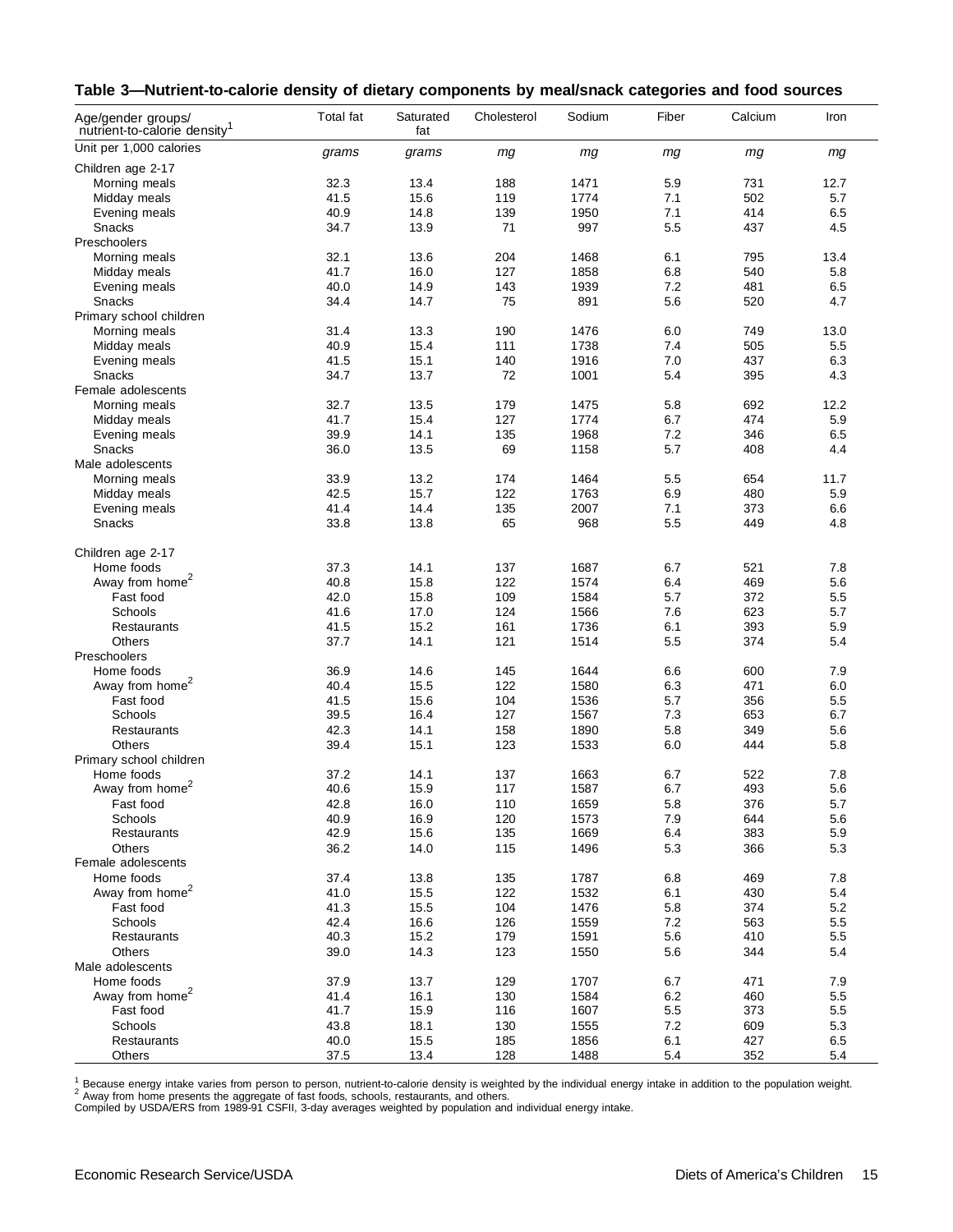under the National School Lunch Program and School Breakfast Program meet the *Dietary Guidelines for Americans*. USDA launched the School Meals Initiative for Healthy Children, a comprehensive approach to turning Congress's mandate into a successful program. The Initiative includes both actions to support State and local food service organizations in improving school meals and a broad-based nutrition promotion program to increase the popularity of school meals and encourage children to improve their overall diets. The Initiative represents the first programwide reform of the school meals program since it was established by President Truman in 1946.

In addition, USDA has intensified its efforts in improving children's diets. Under Team Nutrition, USDA intends to educate children to make healthy choices about food. Children are encouraged to eat a variety of foods; increase grain products, vegetables, and fruits in their diets; and lower fat intakes.

### **Cholesterol Intake**

Dietary cholesterol is not a fat, but rather a fatlike substance that is found only in animal products. Too much cholesterol in the blood can accumulate in the walls of the blood vessels, which can reduce the flow of blood in major arteries and lead to heart attack. Most cholesterol in blood is manufactured by the body at a rate of 800 to 1,500 mg per day, compared with a 3-day average intake of 258 mg/day in American diets during 1989-91. There is no RDA for cholesterol. Many health authorities recommend a daily cholesterol intake of less than 300 mg, which is used as the Daily Reference Value (DRV) by the FDA. This DRV value does not vary across age/gender groups.

The 1989-91 CSFII data reveal that most children met the recommendation for cholesterol. Children age 2-17 had an average daily cholesterol intake of 236 mg, and 77 percent of them met the recommendation (table 1). Older children ate more and hence had higher cholesterol intakes. Preschoolers had an average cholesterol intake of 196 mg per day, and 86 percent of them met the recommendation. Cholesterol intake increased to 236 mg for primary school children (77 percent met the recommendation) and to 303 mg for male adolescents (64 percent met the recommendation).

#### Figure 13

**Cholesterol-to-calories density: at home and away from home**





The cholesterol densities in children's diets were 133 and 132 mg per 1,000 calories for females and males. Average REA's are 2,200 and 2,900 calories for female and male adults age 19-50. To meet the 300-mg guideline for cholesterol intake while consuming their average REA's, women age 19-50 should consume no more than 136 mg cholesterol per 1,000 calories and men age 19-50 no more than 103 mgl cholesterol per 1,000 calories. Clearly, male children have a more urgent need to modify their eating habits as they grow older in order to meet the recommended cholesterol intake guideline during adulthood.

The cholesterol distribution mirrors the caloric distribution: the evening meal's share of cholesterol intake increased with age while the morning meal's share decreased with age (table 2). Older children ate out more often and hence obtained a higher proportion of calories and cholesterol away from home. Foods prepared at schools had the largest shares of calories and cholesterol intake among the four away-from-home sources.

For all children, morning meals had the highest cholesterol density (188 mg per 1,000 calories) among the four meal/snack categories. Evening meals had a cholesterol density of 139 mg per 1,000 calories and snacks only 71 mg per 1,000 calories (table 3).

Home foods had a higher cholesterol density (137 mg per 1,000 calories) than away-from-home foods (122 mg per 1,000 calories) (fig. 13). However, foods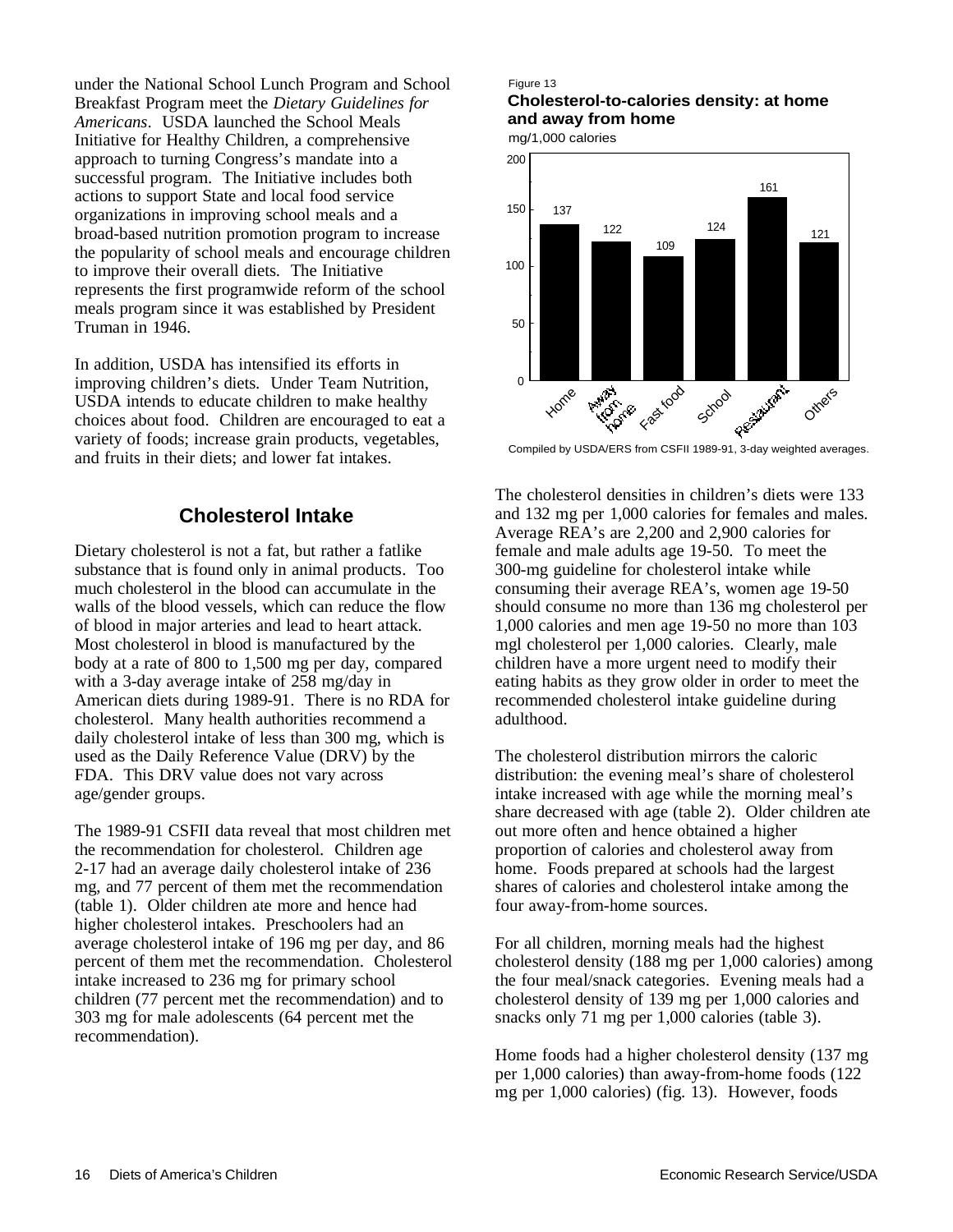prepared at restaurants with waiter/waitress services had the highest cholesterol density (161 mg per 1,000 calories) among all food sources, averaging 18 percent higher than home foods. Fast foods had a cholesterol density of 109 mg per 1,000 calories, about 80 percent of the level in home foods. School meals had a cholesterol density (124 mg per 1,000 calories) higher than fast foods but lower than home foods by about 10 percent.

The cholesterol density in morning meals, evening meals, and snacks tended to decrease with age. Cholesterol density in home foods also tended to decrease with age. Restaurant foods consumed by adolescents had a much higher cholesterol density than those consumed by younger children. Older children ate more and hence consumed more cholesterol, but the cholesterol density decreased with age, from 140 mg per 1,000 calories among preschoolers to 131 mg per 1,000 calories among primary school children to 130 mg per 1,000 calories among adolescents.

### **Sodium Intake**

Most Americans consume more sodium than is needed. Epidemiological studies indicate a relationship between a high sodium intake and the occurrence of high blood pressure and stroke (USDHHS, 1988). Sodium estimates in CSFII include sodium occurring naturally in foods, added via food processing, and used in food preparation. They do not include sodium added at the table.

Children in the 1989-91 CSFII surveys consumed an average of 2,948 mg of sodium. The FDA's Daily Reference Value for sodium is 2,400 mg, a fixed amount regardless of age and gender. Daily sodium intakes increased with age, from 2,274 mg for preschoolers to 2,947 mg for primary school children to 3,926 mg among male adolescents (table 1). The percentage of children meeting the sodium recommendation decreased with age, declining from 60 percent among preschoolers to 10 percent among male adolescents.

The sodium densities were 169 and 164 mg per 1,000 calories for females and males age 2 to 17. To meet the 2,400-mg sodium recommendation while consuming their average REA's, women and men age 19 to 50 need to consume no more than 109 and 83 mg of sodium per 1,000 calories. Therefore, major

#### Figure 14 **Sodium-to-calories density: at home and away from home**

mg/1,000 calories



dietary changes have to occur as children grow up for them to meet the recommended limit on sodium intake as adults.

Among all children, evening meals accounted for 42 percent of sodium intake, followed by midday meals (32 percent) and morning meals (18 percent). Snacks accounted for 15 percent of calories and 9 percent of sodium intakes (table 3), indicating snacks eaten by children were quite low in sodium.

Sodium-to-calorie density pattern across the four meal/snack categories was similar among the four groups (table 3). Snacks contained the least amount of sodium per calorie (997 mg per 1,000 calories). Midday and evening meals were high in sodium density (1,774 and 1,950 mg per 1,000 calories). Home foods had a higher sodium density than away-from-home foods (1,687 mg per 1,000 calories vs. 1,574 mg per 1,000 calories), with the exception of restaurant foods (1,736 mg per 1,000 calories). The major source of sodium in children's diets comes from processed foods (Kennedy and Goldberg, 1995). Therefore, strategies to reduce sodium intake must involve not only meal preparers but also food manufacturers.

School meals had the largest share of sodium intake among the four away-from-home sources, but the sodium density in school meals (1,566 mg per 1,000 calories) was lower than the level in fast foods (1,584 mg per 1,000 calories) and restaurant foods (1,736 mg per 1,000 calories) (fig. 14).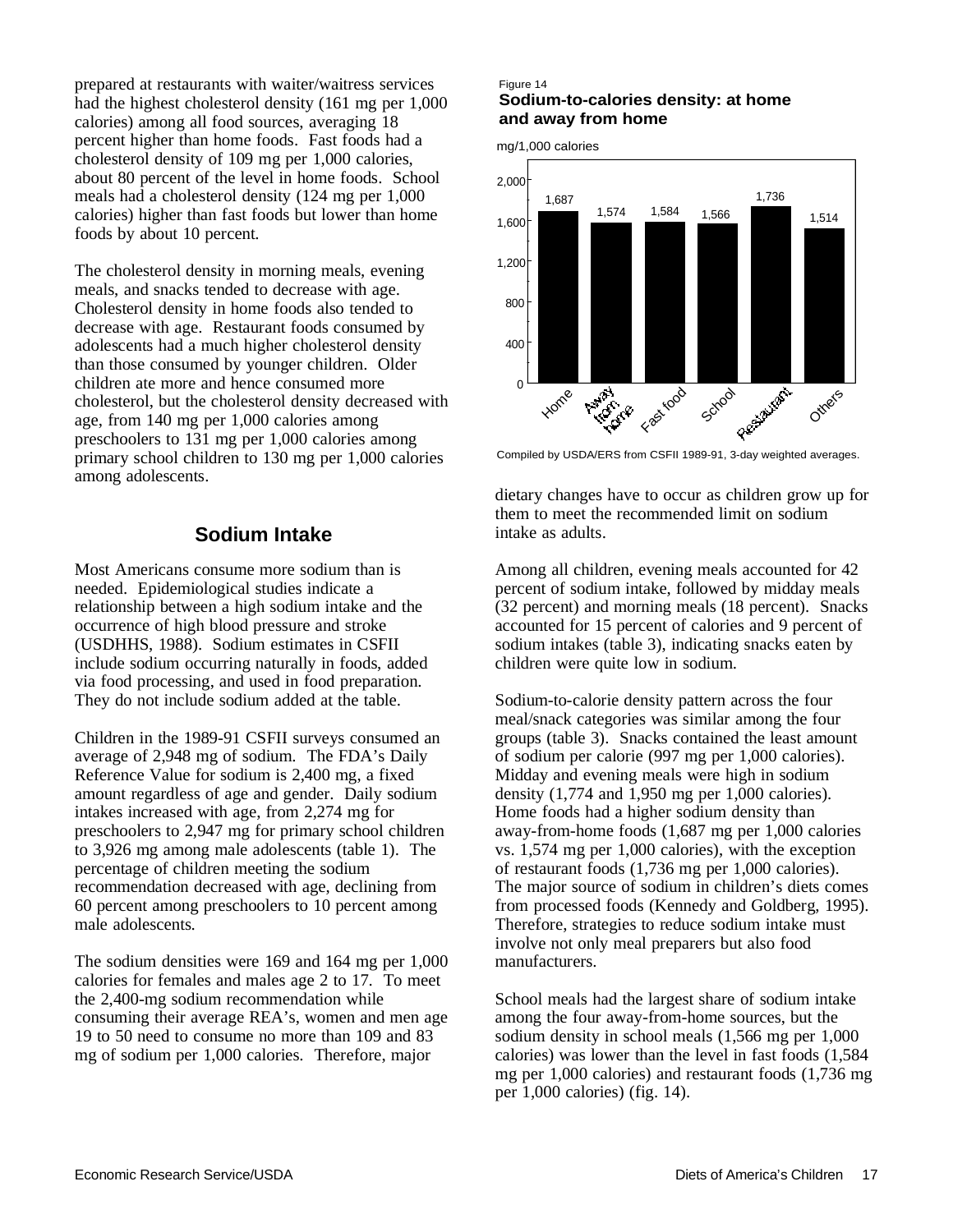#### Figure 15 **Fiber-to-calories density: at home and away from home**

Grams/1,000 calories



Compiled by USDA/ERS from CSFII 1989-91, 3-day weighted averages.

### **Fiber Intake**

Dietary fiber has important health benefits in childhood, especially in promoting normal laxation. In addition, fiber may help reduce the risk of heart disease and some cancers. The National Cancer Institute recommends a daily intake of 20 to 30 grams with an upper limit of 35 grams per day. A new recommendation from the American Health Foundation proposes that a reasonable goal for dietary fiber intake during childhood and adolescence may be the child's age plus 5 grams per day—"age plus 5" (Williams, 1995). This "age plus 5" guideline levels out with 17-year-olds eating 22 grams/day, within the range recommended by the National Cancer Institute.

Despite intensive efforts by nutritionists, manufacturers, and others in the health care industry to promote the virtues of fiber, intakes remain below the recommended level. During 1989-1991, children consumed 11.8 grams of fiber per day, or 88 percent of the "age plus 5" recommendation (table 1). Fiber intake, both as a percentage of the "age plus 5" recommendation and as a percentage of children meeting the recommendation, decreased with age. More than half of preschoolers exceeded the "age plus 5" recommendation, with average intakes 8 percent above the recommendation. Primary school children had an average fiber intake of 12 grams per day, or 90 percent of the "age plus 5" recommendation, and 30 percent of them met the recommended level. Slightly more than 10 percent of female adolescents

met the "age plus 5" recommendation, with an average intake of 11.8 grams per day (61 percent of the recommended level).

For all children, morning meals and snacks contained 5.9 grams of fiber per 1,000 calories (table 3); midday and evening and meals had the same fiber density of 7.1 grams.

The fiber density in home foods (6.7 grams per 1,000 calories) was higher than away-from-home foods (6.4 grams per 1,00 calories) as a whole (fig. 15). However, foods prepared at schools and day-care facilities had the highest fiber density (7.6 grams per 1,000 calories) among foods from all sources, averaging 113 percent of the level in home foods and 133 percent of the level in fast foods (5.7 grams per 1,000 calories). Adolescents tended to have a lower fiber density from school foods than did younger children. If eating out continues to increase in popularity, fiber intake in adolescents' and adults' diets could decrease.

## **Iron Intake**

Iron deficiency has been shown to cause functional impairments in work performance, behavior, intellectual development, and resistance to infections. Health care experts have identified iron as a priority category for nutrition monitoring. Young children, adolescents, and women of childbearing age are considered to be at greatest risk of iron deficiency. The 1989 RDA's are 10 mg of iron per day for children age 1-10, 12 mg for males age 11-17, and 15 mg for females age 11-17.

The 1989-91 CSFII data show that less than half of preschoolers met their iron recommendations (table 1). However, the majority of primary school children (64 percent) and male adolescents (71 percent) met their iron recommendations, and their average intakes exceeded their respective recommendations. Only 21 percent of female adolescents met their iron RDA, and their average intake fell below the RDA by 16 percent.

The RDA's are recommendations for usual intake. Nutrient intakes vary from day to day and a lower-than-recommended intake on a given day does not necessarily indicate a poor diet. Moreover, the RDA's are recommended allowances, not requirements--they are intentionally set high to cover the needs of almost everyone in a given age-sex group. Therefore, nutrient intakes below the RDA do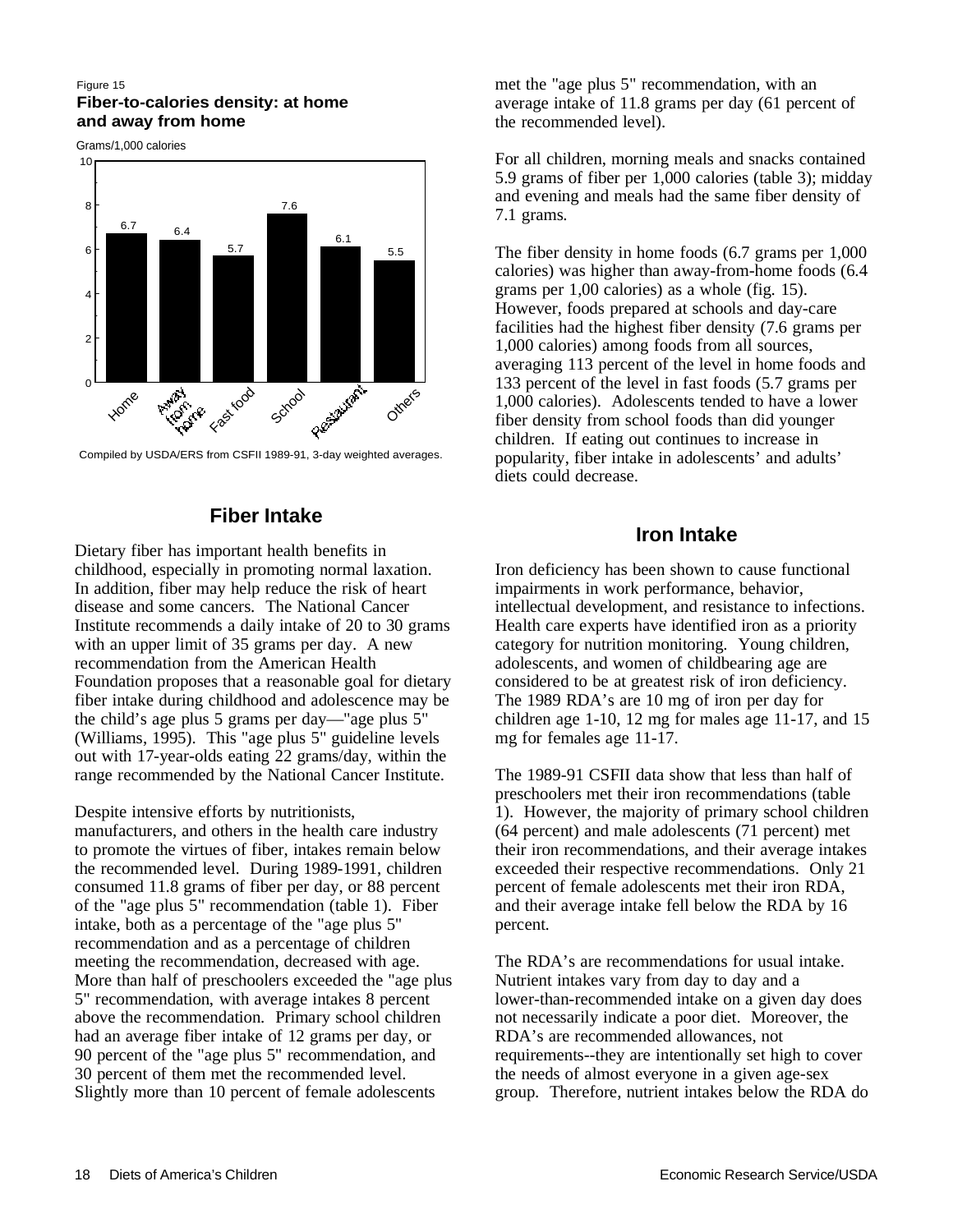#### Figure 16 **Iron-to-calories density: at home and away from home**

Grams/1,000 calories



not necessarily mean that physiological nutrient deficiencies exist. Nevertheless, such a high prevalence of low intakes indicates a need for dietary guidance and improvement.

For all children, morning meals had the largest share (36 percent) of iron intakes (table 2). Because morning meals accounted for only 21 percent of calories, morning meals had an iron density (12.7 mg per 1,000 calories) far exceeding the levels in other meals and snacks (table 3). One reason for the high iron density in morning meals is the iron fortification of breakfast cereals.

Iron density in morning meals decreased with age, from 13.4 mg per 1,000 calories among preschoolers to 11.7 mg per 1,000 calories among female adolescents. Evening meals had the second highest iron density (6.5 mg per 1,000 calories), while iron density in midday meals and snacks reached only 45 and 35 percent of the level in morning meals.

Relatively high iron density in morning meals is correlated with relatively high iron density in home foods. Away-from-home foods had an iron density of 5.6 mg per 1,000 calories (fig. 16), about 72 percent of the level in home foods (7.8 mg per 1,000 calories). Female adolescents had the fewest meals and snacks, had the highest proportions of both meals and snacks from outside their home, had the highest tendency to skip morning meals, and had the highest

iron RDA among the four groups of children. Consequently, they were the only group of children with an average iron intake falling below the RDA.

# **Calcium Intake**

Calcium is essential in the formation of bones and teeth and in the maintenance of bone strength; it is also required for contraction of muscle, clotting of blood, and integrity of cell membranes. Low calcium intake is one of several factors associated with osteoporosis, a loss of bone mass that increases susceptibility to fractures (USDHHS/USDA, 1986). *The NIH Consensus Statement* on optimal calcium intake suggests that higher intakes of dietary calcium during adolescence and early adulthood could increase peak bone mass and delay the onset of bone fractures later in life (USDHHS, 1988). Thus, increased consumption of foods rich in calcium may be especially beneficial for adolescents and young women.

The 1989 daily calcium RDA's are 800 mg for children up to 10 years in age and 1,200 mg for older children. The CSFII data suggest that adolescents, in particular females, need to consume more calcium. Female adolescents had an average calcium intake of only 820 mg per day (68 percent of the RDA), and only 16 percent of them met the RDA (table 1). Male adolescents had a calcium intake of 1,103 mg per day (92 percent of the RDA), and 38 percent of them met the calcium recommendation. More than half of primary school children met their calcium

### Figure 17 **Calcium-to-calories density: at home and away from home**



Compiled by USDA/ERS from CSFII 1989-91, 3-day weighted averages.